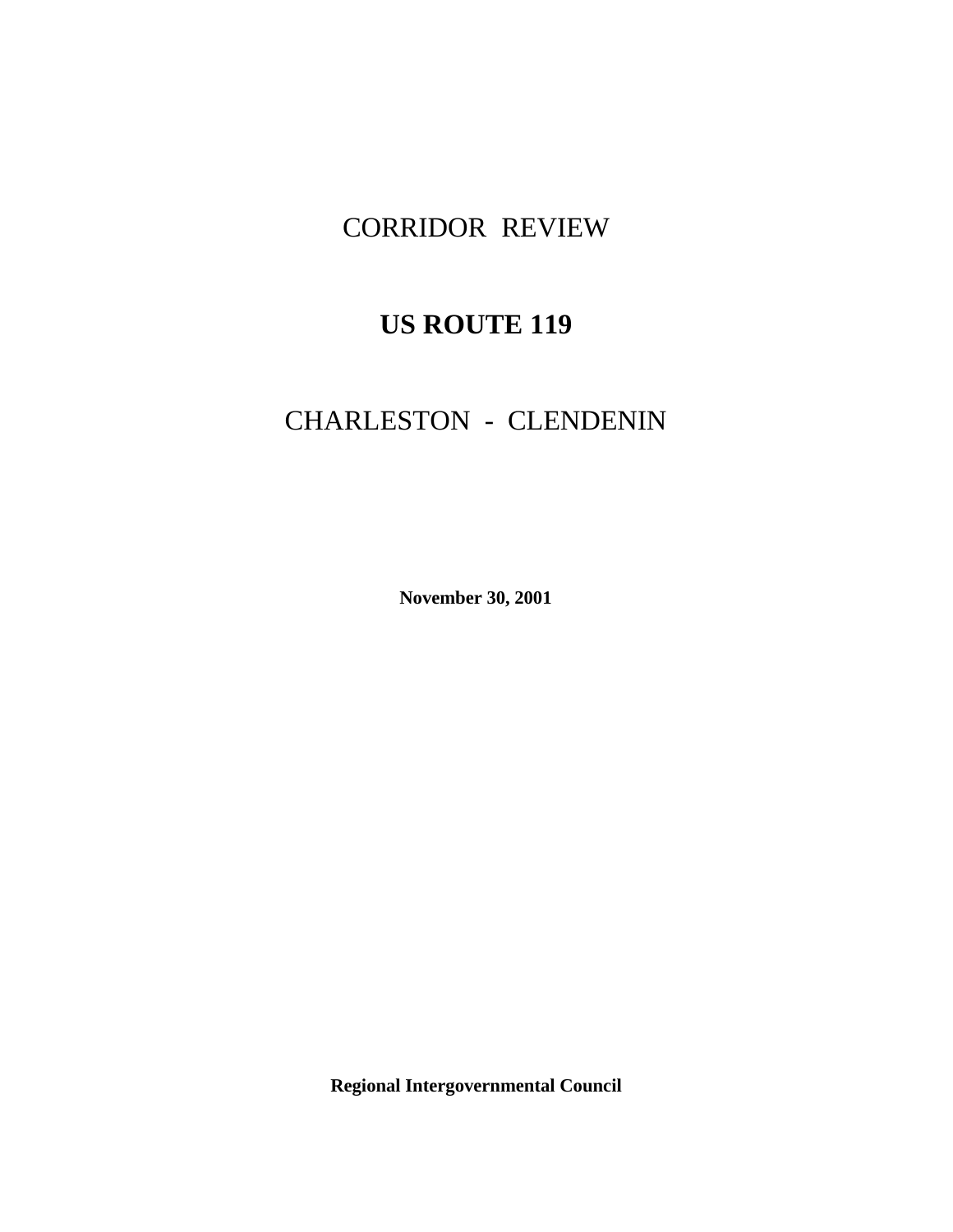# **INTRODUCTION**

RIC's 1999 Metropolitan Transportation Plan recommended corridor studies for several routes in the region, including US119, and to develop a low cost transportation system management improvement plan. The WVDOT prepares a "Critical Rate Report" each year that identifies high accident areas by comparing accident rates with statewide averages. The most recent report covering the three-year period (1998-2000) identified several segments of US119 between Charleston and Clendenin with accident rates far exceeding the critical rate for similar roadways. Based on that report, RIC selected the US119 corridor between Charleston and Clendenin to determine if low cost improvements are feasible to expedite traffic flow and reduce accidents on this corridor.

The pertinent information was collected for this corridor which stretches from Virginia Street in Charleston at milepost 17.95 to the Roane County line at milepost 43.89 a total distance of about 26 miles (Map 1). This included cultural diagrams, daily traffic and geometry from the WVDOT 1988 Road Inventory Log, and accident records for the most recent 4-year period.

The main purpose of the study is to identify the problem areas on this corridor and to come up with low cost recommendations, if feasible, to correct the problem. Following is the analysis and rationale for adopting the procedure for this analysis.

#### **Segmentation**

The entire corridor was divided into segments on the basis of average daily traffic<sup>1</sup> for analysis purposes. These segments were designated from I to VIII as shown in Attachment I. Also shown on this Attachment are accidents and injury records as compiled by WVDOT from the accident reports. The accident and injury rates, per 100 million-vehicle miles, were calculated for each segment. The segments with above average rates, when compared to the 1998 statewide average, were identified with shaded background on Attachment I. It was discovered that accident and injury rates for most segments were above average.

In the interest of time, due to available resources and the fact that areas located within the metropolitan boundary have already been studied from time to time, it was decided to analyze rural area segments<sup>2</sup>. As shown in attachment I the entire rural portion of the corridor, with the exception of the northern most segments from Clendenin to the Roane County line, has above average accident rate. Thus, it was decided to analyze the three segments of the corridor, namely V, VI and VII from WV114 in Big Chimney (milepost 25.46) to WV4 in Clendenin (milepost 39.13). These three segments were further subdivided into 0.1 mi. sub-segments to reflect the accident location more precisely. Those sub-segments with high accident concentrations were grouped into 7 discontinuous segments. These seven segments will also be referred to as accident-prone segments.

# **Travel Time Study**

 $\overline{a}$ 

In order to identify the operational inadequacies, a travel time analysis was performed for the entire corridor from Virginia Street in Charleston to the Roane County line. As shown on attachment 1 the travel time for the 26 mile run varied from a low of 38:06 min. to a high of 43:47 min. resulting in an average speed of 36-41 mph for morning/evening peak and mid-day traffic. As the maximum posted speed limit anywhere between Charleston and Clendenin on the corridor is no more than 45mph. the

<sup>1</sup> Average Daily Traffic (ADT) as shown in WVDOH Inventory Log – 1998.

<sup>2</sup> The Charleston Metro Urban Area map shows urban/rural split for US119 at Milepost 27.62.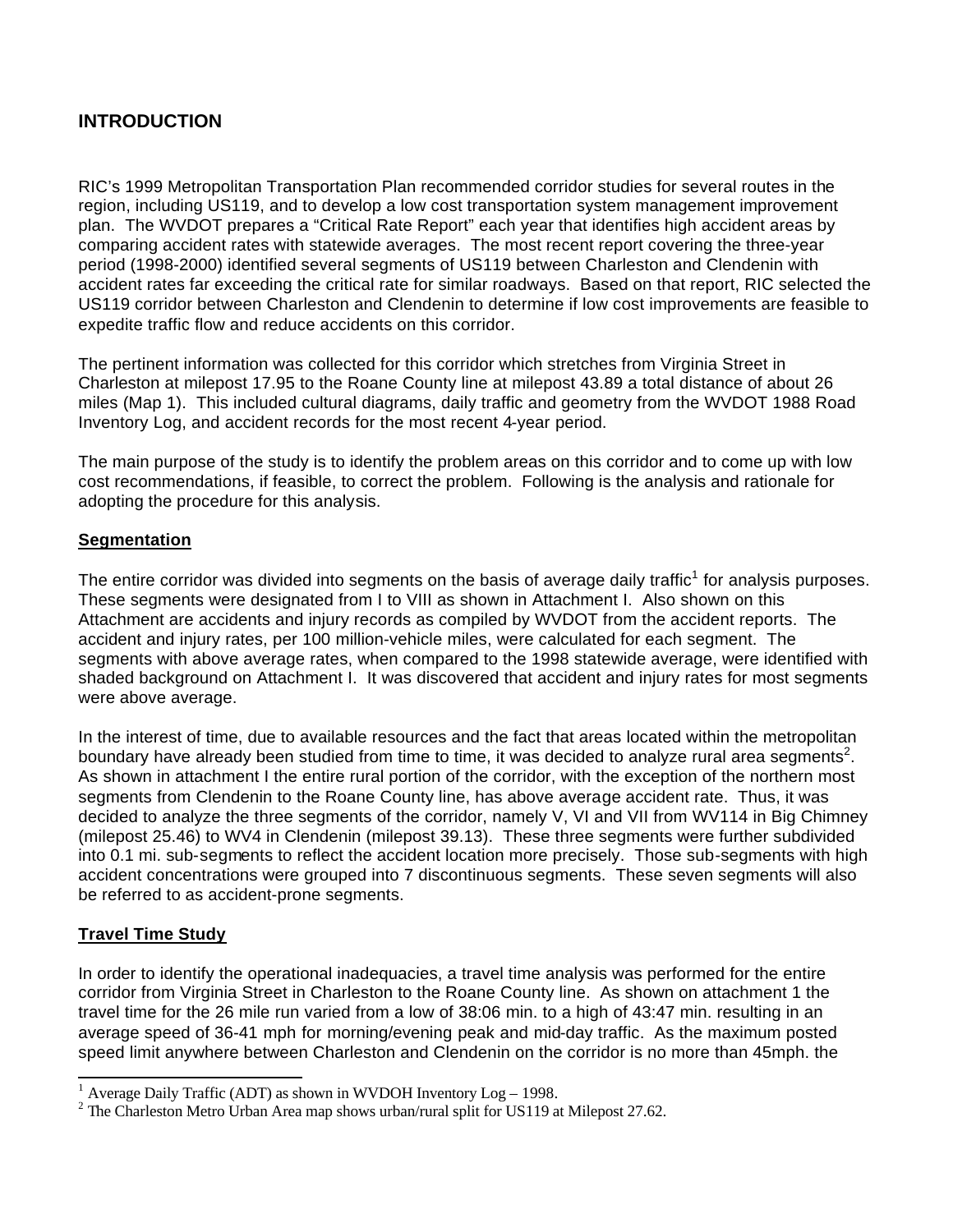corridor was considered operationally adequate. Therefore, further analysis will be limited to accident reduction efforts only.

# **Rural Corridor**

As stated above, the rural portion of the corridor located from WV114 to WV4 in Clendenin experienced an above average accident rate. Attachment II depicts the number and type of accidents occurring on this portion of the corridor. During the last four years there were 339 accidents on this 13.67-mile segment from MP 25.46 to MP 39.13. In order to locate the accidents, the corridor was further subdivided into 0.1 mile sub-segments. Then, all 339 accidents were assigned to the appropriate subsegments showing number and type of accidents as shown in Attachment III. This attachment also shows the total number of accidents assigned to each sub-segment.

#### **Selection of Accident Prone Segments**

The adjacent sub-segments showing a high number of accidents on Attachment III were grouped together to form accident-prone segments. This is shown in Attachment IV where the following 7 accident-prone segments are identified by grouping the 0.1mi. long adjacent sub-segments. These seven accident-prone segments vary in length from 0.1mi to 1.3 mi. It should be noted that the location references for each segment are not at the exact termini of the segment but they are the closest identifiable references available at those locations. For example first segment is located from milepost 25.40 to 26.30 and the closest reference to 25.40 is WV114 which is actually at milepost 25.46. Similarly the closest reference to milepost 26.30 is Galen Drive which is actually located at milepost 26.22.

| <b>Accident Prone Segments</b>   |                    |       |        |                                  |                                  |
|----------------------------------|--------------------|-------|--------|----------------------------------|----------------------------------|
|                                  | <b>Milepost</b>    |       | Length | <b>Total</b><br><b>Accidents</b> | Acc. Rate<br><b>Per 100 Mil.</b> |
| <b>Segment</b>                   | From               | To    | Mi.    | 1997-00                          | Veh. Mi.                         |
| IWV114 - Galen Dr                | 25.40              | 26.30 | 0.9    | 44                               | 568                              |
| IGrant St. - Westwood            | 27.20              | 27.90 | 0.7    | 35                               | 580                              |
| Elk Plaza - Bridge Elem.         | 29.90              | 31.20 | 1.3    | 87                               | 552                              |
| Halliburton - Elk Riv Com Church | 31.60              | 32.30 | 0.7    | 27                               | 365                              |
| Holsclaw - Young's Bottom        | 34.00              | 34.50 | 0.5    | 26                               | 512                              |
| Herbert Hoover High School       | 36.30              | 36.40 | 0.1    | 15                               | *                                |
| Kelly Hill - Dairy Queen         | 38.20              | 39.00 | 0.8    | 18                               | 266                              |
| <b>Total</b>                     |                    |       | 5.0    | 252                              |                                  |
|                                  | * - Not meaningful |       |        |                                  |                                  |

As shown in the above table, 252 of 339 accidents or ¾ of all accidents on the 13.67 mile high accident rural corridor (From WV114 to WV4) are concentrated on segments that add up to 5 miles in length. These will be referred to as accident-prone segments in the remainder of this report. The accident rate on these segments varied from 266 to 1771 accidents per 100 million-vehicle miles. The accident-prone segments are identified on the attached map (Map 2) with heavy lines along with the marked mileposts. These segments will be analyzed in detail to determine why the accidents are concentrated on these segments and whether there is a low cost solution to alleviate or reduce the number of these accidents.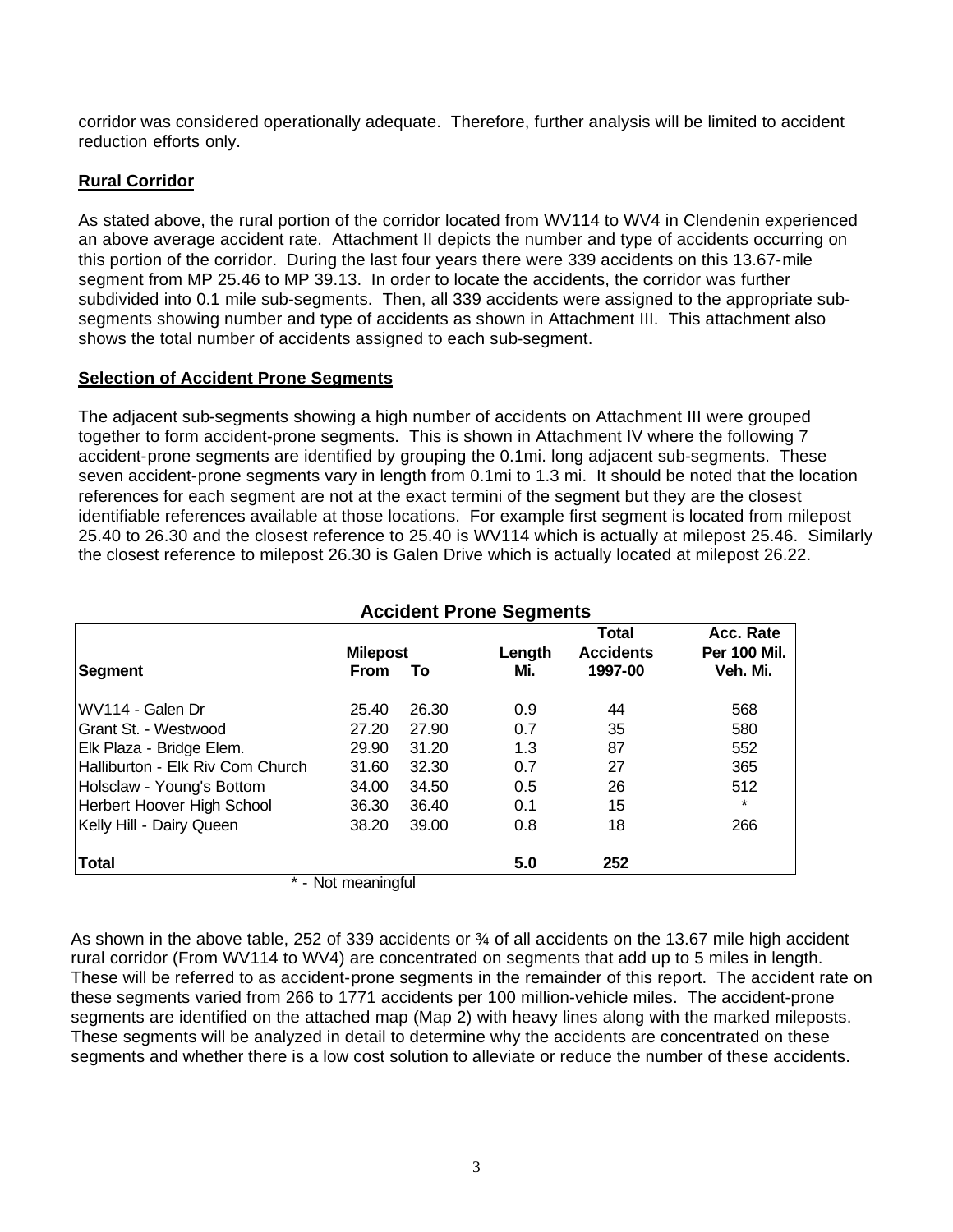## **Comparison of Accident Types with Statewide Averages**

Attachment V compares the type of accidents on accident-prone segments with the statewide averages. This comparison was done to find out if any segment is prone to some peculiar accidents. As an illustration, the segment between mileposts 27.21-27.90 had 8 animal hit type accidents that amounted to 23% of the accidents on this segment, whereas the statewide average for this type of accident is only 3%.

Following is the description of each segment including existing conditions, analysis of accidents, and any recommendations. Pages A-1 through A-7 show the significant landmarks/businesses and the number of accidents at each sub-segment, shown in circles. The sketches are approximately to scale.

# **WV114 to Galen Drive (25.40-26.30)**

#### Existing Conditions:

According to the 1998 inventory log, the pavement width for 75% of this section is 18 ft with a total grade width of 26 ft. For the remaining segment the road pavement is mostly 19-ft wide and as much as 30 ft at some locations. The average daily traffic on US119 decreases from 6800 to 5900 at the intersection of WV114. The posted speed limit is 45 mph except close to the intersection with WV114 where it is 35 mph. Most of the roadway is narrow with little or no shoulders on either side of the road but there is newly installed guardrail. There are a number of businesses on this segment, particularly close to WV114, including a bank, library, gas station, church, post office and a large Smiths Super Value store. The approach from Chimney Drive (119/69) is awkward as it joins the main road at an angle with a slope (Picture # 1). The sight distance from the doctor's office next to Galen Drive is short, particularly for traffic approaching from the north, due to a steep vertical curve (Picture # 2).

# Accident Record:

A portion of this segment from milepost 25.40 to 25.90 is included in DOH's recent Critical Rate Report. There were 44 accidents reported on this segment during the last four years but only 6 during the year 2000. The types of accidents are not much different on this segment than the ones shown in the statewide averages (Attachment V) except for the loss of control type accidents, which amounted to more than 11%. A further investigation revealed that 4 of 5 loss of control type accidents occurred in 1999. For the entire rural corridor, more than 50% of loss of control type accidents occurred in 1999 (Attachment II).

#### Analysis and Recommendations:

The high number of accidents could be attributed to a large number of businesses located on both sides of the road particularly close to the intersection with WV114. Average daily traffic is only 5900 but the roadway is narrow, about 19 feet wide, with little or no shoulders on either side. The approach for Chimney Drive (119/69) is awkward (see Picture 1) as it joins the main road at an angle with a slope.

A combination of a large number of businesses, narrow road and lack of shoulders is probably responsible for the excessive number of accidents and no low cost solution can be identified.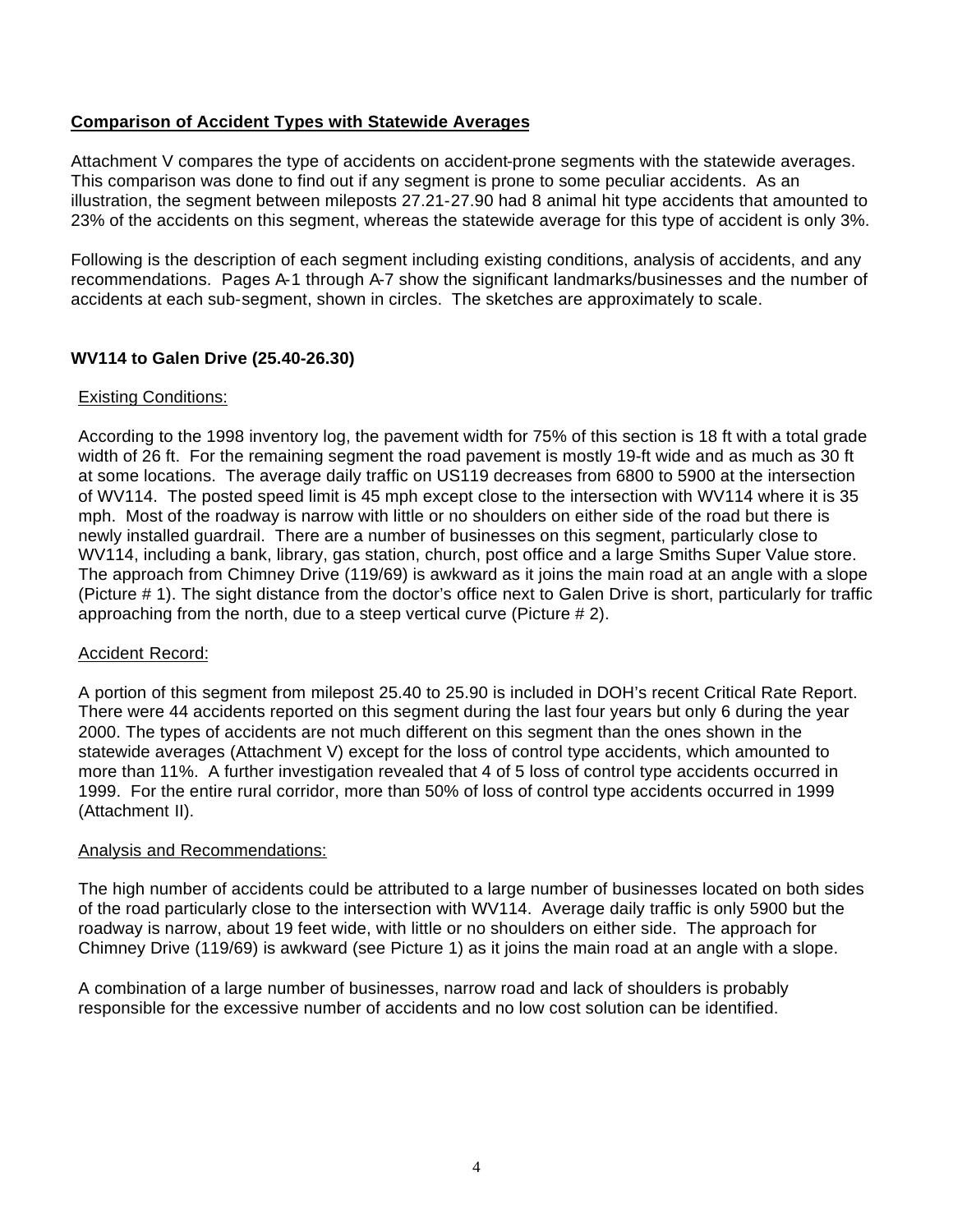# **Grant Street to Westwood Drive (27.20-27.90)**

## Existing Conditions:

The pavement of this segment is narrow, only 18ft wide with little or no shoulders on either side. Grant Street does not have a street sign but it is across from a business named Brickyard in the cultural diagram. There are no obvious problems on this roadway except that there are eight intersecting small roads within a distance of half a mile. The average daily traffic for 1998 was 5900. The posted speed limit on this segment is 45 mph.

#### Accident Record:

During the last four years there were 35 accidents on this segment including 11 each during 1997 and 1999. An extremely large number of accidents involved hitting an animal – 23% of the total accidents compared to the statewide average of less than 3% (Attachment V). However all but two of this animal hit type accidents occurred during 1997 and the other two during 1999. Most of these accidents occurred when it was dark. There were 3 head-on accidents recorded on this section during the last two years.

#### Analysis and Recommendations:

Assuming the animal hit was a one-time phenomenon when the animal population may be high, the number of remaining accidents, considering the narrow roadway with so many intersections, is not that high. The head-on accidents on this road, 3 in the past two years, is a serious matter though we do not yet know if this is a trend. All three accidents occurred on different sub-segments. If there are more head-on collisions on this section in future, then widening of certain sections should be considered. No other recommendation is offered at this time.

# **Elk Shopping Plaza to Bridge Elementary School (29.90-31.20)**

# Existing Conditions:

This segment starts at the south end of the Elk Shopping Plaza on US119 and ends near Bridge Elementary School. The first 0.4 mi. segment has a pavement width of 18 feet, with little or no shoulders, to the intersection of CR119/47 (Bill Young Auto). An approach to the Elkview Baptist Church across the road is also located here. At this point the roadway pavement widens to 32 feet for the remainder of the segment. At the intersection of Frame Road (CR43), controlled with a 4-way stop sign, turning lanes are provided on both approaches of US119 (Picture # 3). The roadway has adequate shoulders on US119 for about one-tenth of a mile on both sides of the intersection with Frame Road. The average daily traffic south of Frame Road intersection is 5900 where it increases to 9800 vehicles per day north of the intersection on US119. I-79 is about a mile from this intersection and can be accessed via Frame Road. US119 is used as an alternate route to I-79.

The entire segment is about 1  $\frac{1}{4}$  miles long. For the first  $\frac{1}{4}$  mile on the East Side is the Elk Shopping Plaza with two entrances from US119. There are several other businesses including the large Elkview Baptist church. For the next ½ mile from Frame Road intersection, in addition to Elkview Middle School and Mt. Pleasant Baptist Church, there are a number of large businesses including Poca Valley Bank, Charleston Auto Auction and Maynor's supermarket. Northern end of this section is Walker subdivision and Bridge Elementary school. The posted speed limit is 45 mph for the entire section. There is a 15mph school speed limit sign at Elkview Middle School.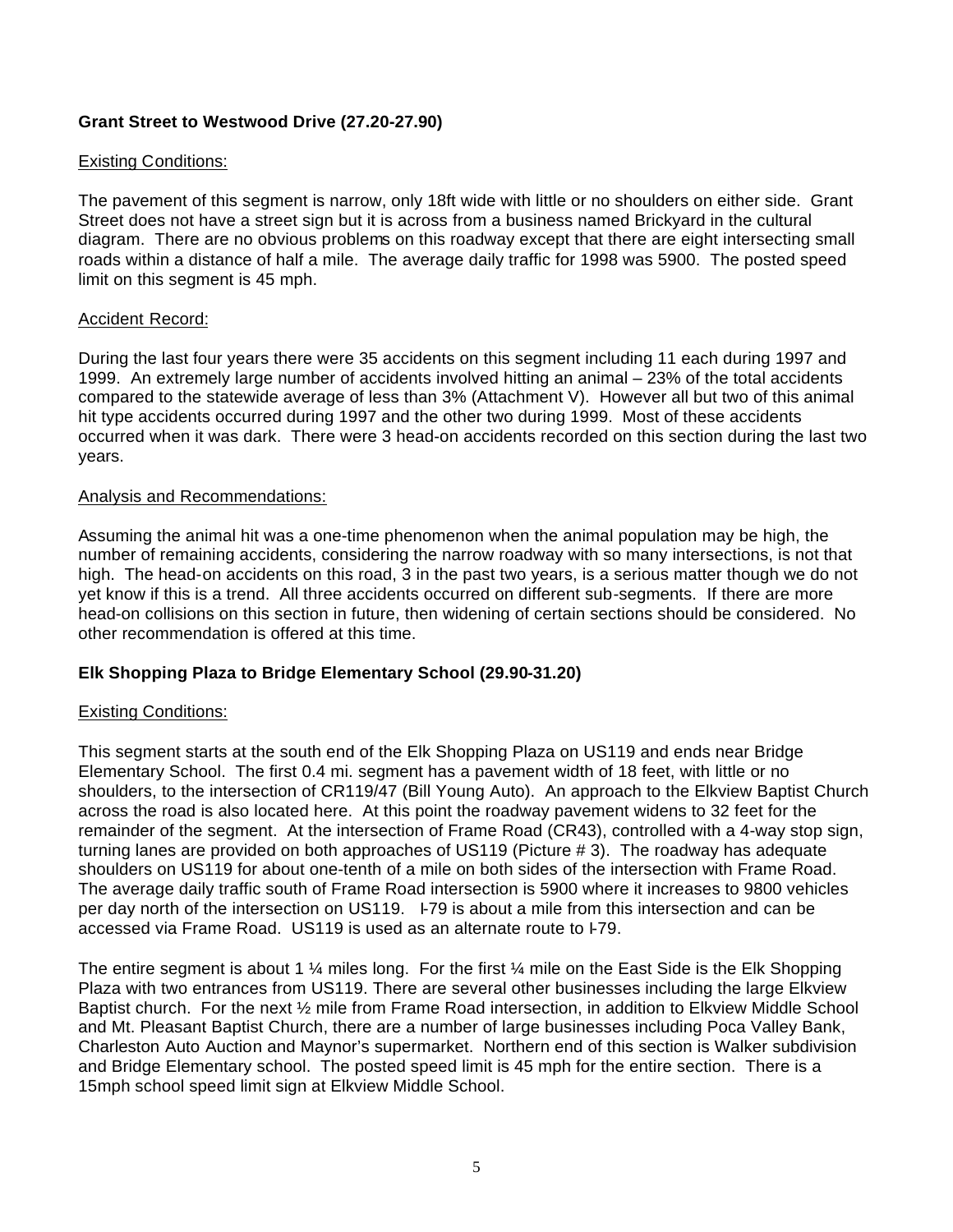## Accident Record:

A major portion of this segment from milepost 29.90 to 30.90 is included in DOH's recent Critical Rate Report. During the last four years, 87 accidents occurred on this segment. They were concentrated at three distinct locations. Nine accidents were at the entrance to the shopping plaza near milepost 29.95. Fifty-four accidents occurred between Pinch and Frame Roads and the remaining 24 occurred on the northern ½ mile section with a concentration (9 accidents) in the area near Charleston Auto Auction at milepost 30.75. About one-third of all accidents were various access conflict types. The statewide average for these type accidents is only 20% (see Attachment V).

#### Analysis and Recommendations:

The nine accidents near the entrance to Elk Shopping Plaza do not show any peculiarity and the number is not high considering the traffic and road conditions. Fifty-four accidents between Pinch and Frame Roads, a distance of 1/3 mile, are excessive. They could be attributed to several reasons including major intersections with high traffic (5400 ADT at CR47 and 8100 ADT for Frame Road), number of businesses, existence of a school, and changes in traffic and road geometry. Thirty-one of the 54 accidents were within 0.1 mi. of the Frame Road intersection where the Middle School is located. They were mainly rear-end (10) and access conflict (11) type accidents. These accidents are probably caused by the four way stop sign at the intersection of Frame Road and US119. The STOP sign on US119 North is 0.1 mi. from where the road widens from 18ft to 32ft and motorists may not be expecting the STOP sign that soon. Additionally, there are two lanes at the intersection and there is only one STOP sign that is located far right due to the wide shoulder and some drivers may not be noticing it. According to the Manual of Uniform Traffic Control Devices (MUTCD), observance of the STOP sign may be improved by the erection of an additional sign on the left side of the approach if the intersection has wide throat. Also, where two lanes of traffic are subject to the STOP sign, a second sign should be placed where it is visible to traffic in the inner lane.

The high number of accident (24) on the northern section may be attributed to the businesses, school and churches. A large number of these accidents (10) are rear-ended type and may be caused by vehicles waiting to enter the school or businesses. It is noted that these rear-end type accidents were evenly split between the north and south directions.

In order to improve the observance of STOP signs, and to comply with the MUTCD, a second STOP sign should be placed on the left side of both approaches of US119 where they will be visible to the traffic in the inner lanes. Also, the stop lines should be painted at this intersection.

A deteriorated STOP AHEAD sign in the northbound approach also needs to be replaced.

It is also recommended that WVDOH perform a feasibility study to provide a turning lane in front of the school.

# **Halliburton Entrance to Elk River Community Church (31.60-32.30)**

# Existing Conditions:

This 0.7 mile long segment is located in the Blue Creek area from the Halliburton facility to Elk River Community Church. The southern part of the section has a pavement width of 23 ft with a 40-ft grade width. The businesses located on this section include the Halliburton facility, Clendenin Lumber, a restaurant and the post office. The only major road intersecting with US119 on this segment is Blue Creek Road (CR57) which is past the Halliburton facility. At this intersection there is a fence on private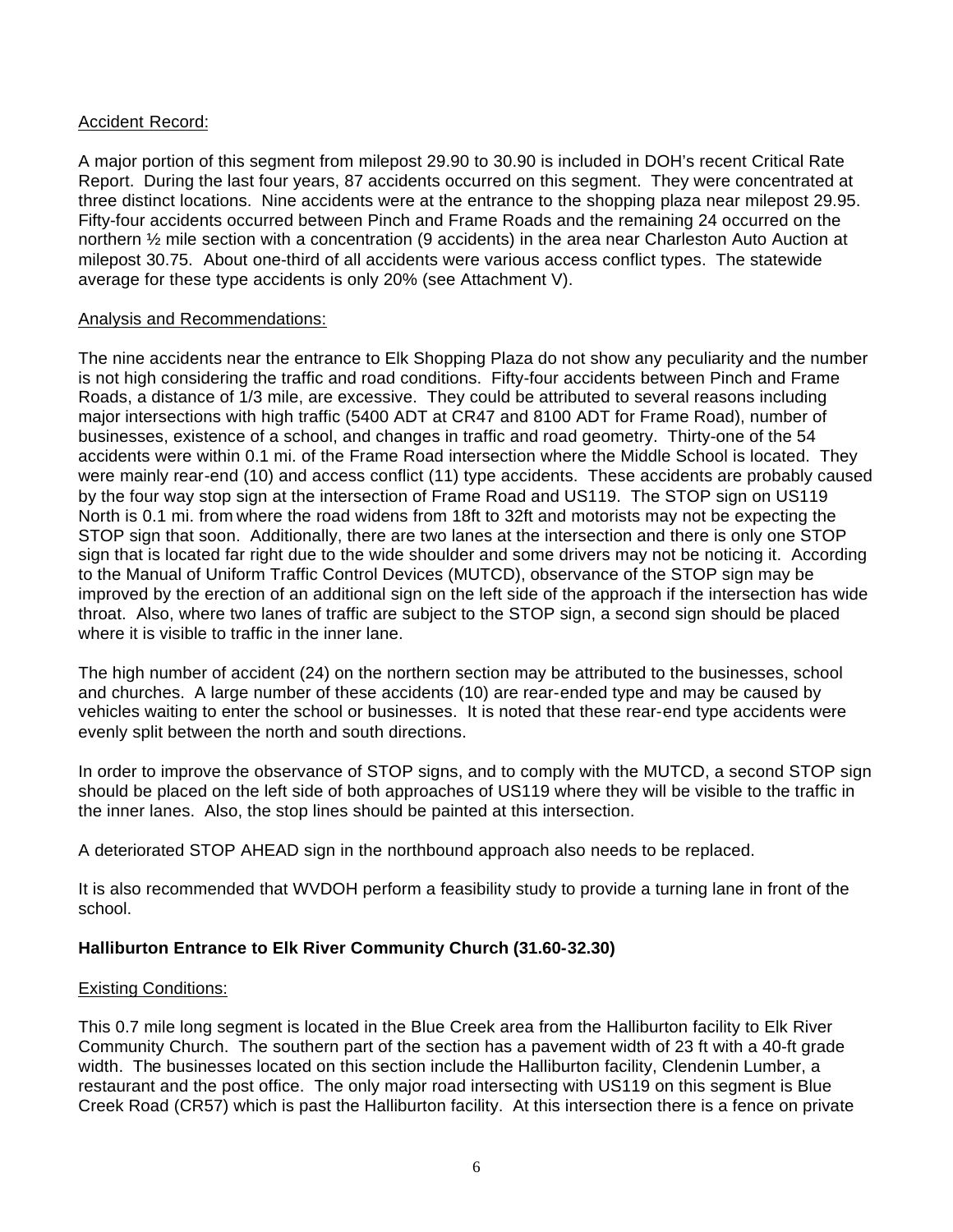property (a mini storage business) that inhibits the sight distance toward the south side of US119 (Picture # 4). The average daily traffic on US119 south of Blue Creek Road is 9800. The northern part of the section, starting near the post office has a narrow pavement of about 18 feet with no shoulders. The average daily traffic on this section is 5200. This section has many residences with driveways on US119. The posted speed limit for the entire section is 45 mph.

# Accident Record:

A total of 27 accidents were recorded on this segment during the past four years. A majority (16) of these were within 0.1 mile of Blue Creek Road intersection, which is controlled by a stop sign on that road. Many of these accidents (8) were of access conflict 9, 10 and 12 types and only 3 were of rear-end type.

The northern section with numerous residential driveways on US119 recorded 9 accidents of varying types over a length of 0.4mile. These accidents were concentrated at the very north end of the segment where 5 of the 9 accidents occurred and 4 of the 5 accidents were recorded in 1999, probably a one time phenomenon.

# Analysis and Recommendation:

If the year 1999 is excluded the accident rate on the northern segment is not excessive. Therefore, no recommendation is offered at this time except that a request should be made to the owner of Mini Storage Business for removal of the fence at the intersection of Blue Creek Road to improve the sight distance. An earlier request from DOH to remove the fence was ignored.

# **Holsclaw Road to Youngs Bottom (34.00-34.60)**

# Existing Conditions:

This 0.6mile segment, located at Youngs Bottom, has sharp blind curves and is 18 feet wide with little or no shoulders. The entire segment is included in DOH's recent Critical Rate Report. The two approaches on this segment, CR119/65 and CR119/68 directly across from each other near Sand Run Gospel Church have dangerously short sight distances (Picture # 5). The other problem location is near CR119/36 (Picture # 6).

# Accident Record:

Since this segment has large number of blind curves, the most common type accidents were run off road and loss of control types. Altogether, there were 26 accidents during the last four years including 5 run off road, 3 loss of control, 4 rear-end, 3 unknown and 6 access conflict of various types. There were six accidents reported near Sand Run Gospel Church (between milepost 34.2 and 34.3) during the last four years, all of them occurring in 1999-2000. Another 8 accidents, all of them of different types, were reported at the other high accident location between milepost 34.4-34.5 during the last three years. Five of these accidents occurred in 2000 alone.

# Analysis and Recommendation:

The whole segment has many sharp turns and short sight distances with very limited shoulders. There is no room to provide shoulders at a reasonable cost. Straightening the alignment of the road will be even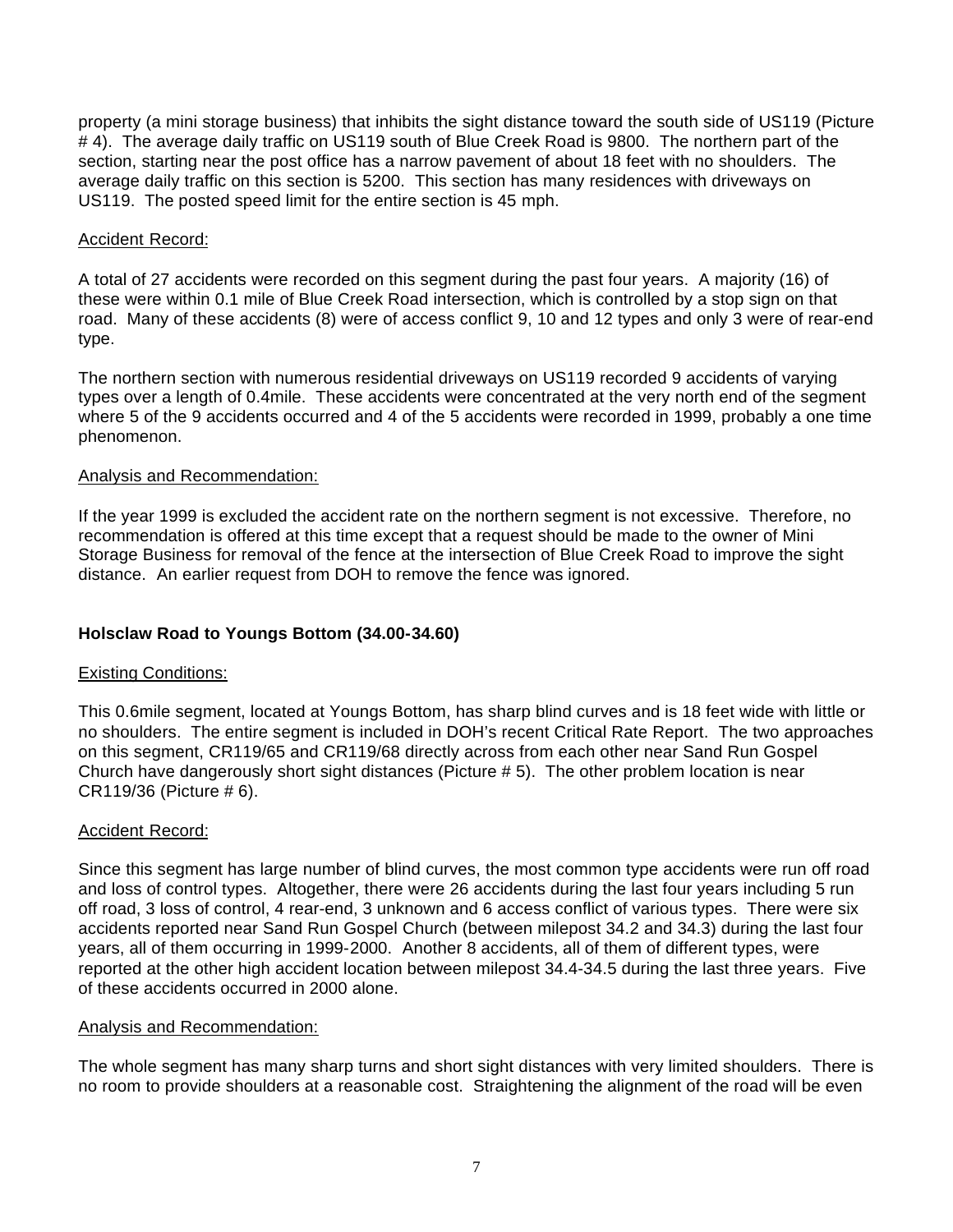more expensive because of the terrain. Therefore, the only solution to decrease the number of accidents on this road is to drive slowly.

It is recommended that additional caution signs be posted on this segment and reduce the speed limit from 45 to 35 mph.

## **Herbert Hoover High School (36.30-36.40)**

#### Existing Conditions:

Both entrance and exit to Herbert Hoover High School are located on this 0.1mi segment. The roadway pavement is only 18 ft wide and has guardrails but no shoulders. The average daily traffic is 5200 and the posted speed is 45 mph. For traffic exiting the north Herbert Hoover access, the sight distance is good on the south side but it is limited on the north side due to utility poles and road geometry (Picture # 7). The football field next to the school building is adjacent to US119 but it does not have a separate entrance. No school zone warning or traffic control is noted on US119.

#### Accident Record:

During the last four years a total of 15 accidents were reported on this segment with 10 of them referenced at commercial driveways. Only one accident occurred in 2000 and the remaining were in 1997-99. The largest number of accidents, 3 each, were loss of control and unknown reason.

#### Analysis and Recommendation:

Most of the accidents are related to school activity as they occurred during weekdays and during school hours. Five accidents, of varying types, occurred at 7am. No peculiar pattern of accidents was discovered on this segment. Accidents could be attributed partly to the fact that much of the traffic is concentrated during school hours.

It is recommended that school zone signs, designating appropriate speed limit, should be installed at both ends of the school.

#### **Kelly Hill to Dairy Queen (38.20-39.00)**

#### Existing Conditions:

This 0.8mi section within the city limits of Clendenin is a commercial area having many businesses on both sides of the roadway. The roadway pavement is 18 ft. wide with average daily traffic of 5800. Many businesses have parking adjacent to the roadway. Near the north end of this segment, the traffic pattern was changed in 1998 when 3-way stop signs were installed at French Street that joins US119 with a "T" intersection just south of the Dairy Queen.

#### Accident Record:

A total of 18 accidents were recorded during the last four-year period and 7 of them were at the northern end, from French Street to the Dairy Queen. A majority of these accidents (10) was rear-end type. Other accident types included 5 access-conflict, one head-on and the remaining two unknown. Also 9 of the 18 accidents occurred in 1999.